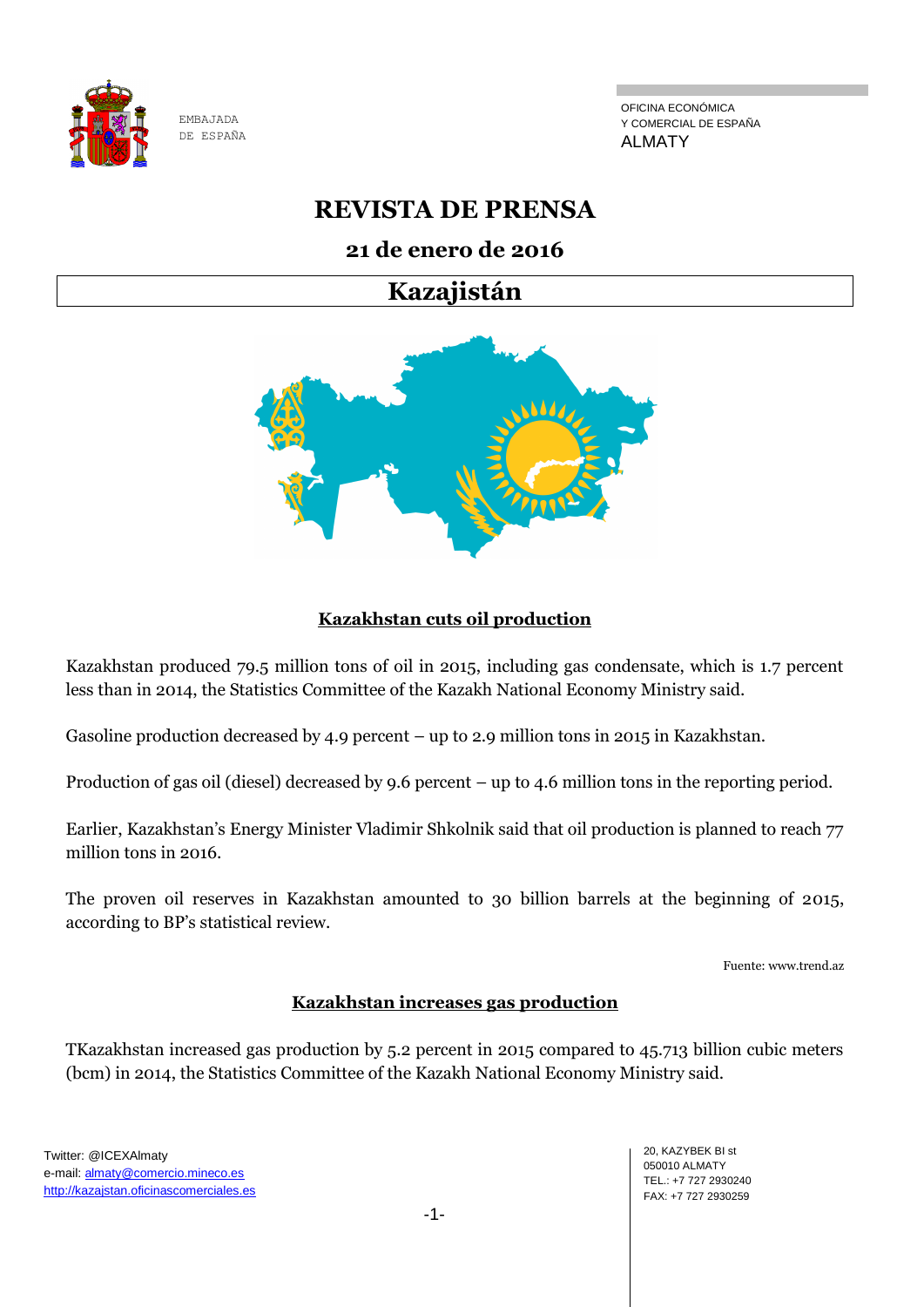

OFICINA ECONÓMICA Y COMERCIAL DE ESPAÑA ALMATY

Thus, gas production in gaseous state amounted to 21.635 bcm in the last year in Kazakhstan, and the associated gas - to 23.827 bcm.

Production of coal, including coal concentrate decreased by 6.4 percent - up to 107.189 million tons in 2015 in Kazakhstan.

Production of lignite (brown coal) decreased by 20 percent - up to 5.513 million tons in the reporting period.

Fuente: www.trend.az

# **Kazakhstan increases uranium production in 2015**

Kazakhstan increased uranium production up to 23.8 million tons in 2015, Kazakhstan's national atomic company Kazatomprom said Jan. 18.

Kazakhstan produced 22,829 tons of uranium in 2014.

Thus, Kazakhstan maintained its positions of the largest producer of uranium in the world, the statement said.

During this period Kazatomprom (including interests in subsidiaries and affiliates) produced 13,000 tons of uranium, the statement said.

Ulba Metallurgical Plant (Kazatomprom's subsidiary) produced 141,251 tons of tantalum products, 96,944 tons of niobium products and 1,687 tons of beryllium products in the reporting period.

Mangistau Atomic Power Plant - Kazatomprom generated over 4.89 billion kilowatt / hours of electricity, 3.592 million Gcal of heat energy, 1.214 bcm, including 11.397 mcm of drinking water in 2015.

Uranium Enrichment Center produced the enriched uranium in excess of 5.107 million separative work units in 2015.

Fuente: www.trend.az

## **First convoy of 8 Ukrainian vehicles set out to Kazakhstan via Russia**

A first convoy consisting of eight Ukrainian vehicles set out on Tuesday, January 19, to deliver goods to Kazakhstan via Russia, Ukrainian Deputy Economic Development and Trade Minister and Ukraine's Trade Representative Nataliya Mykolska said at a briefing in Kyiv on Tuesday.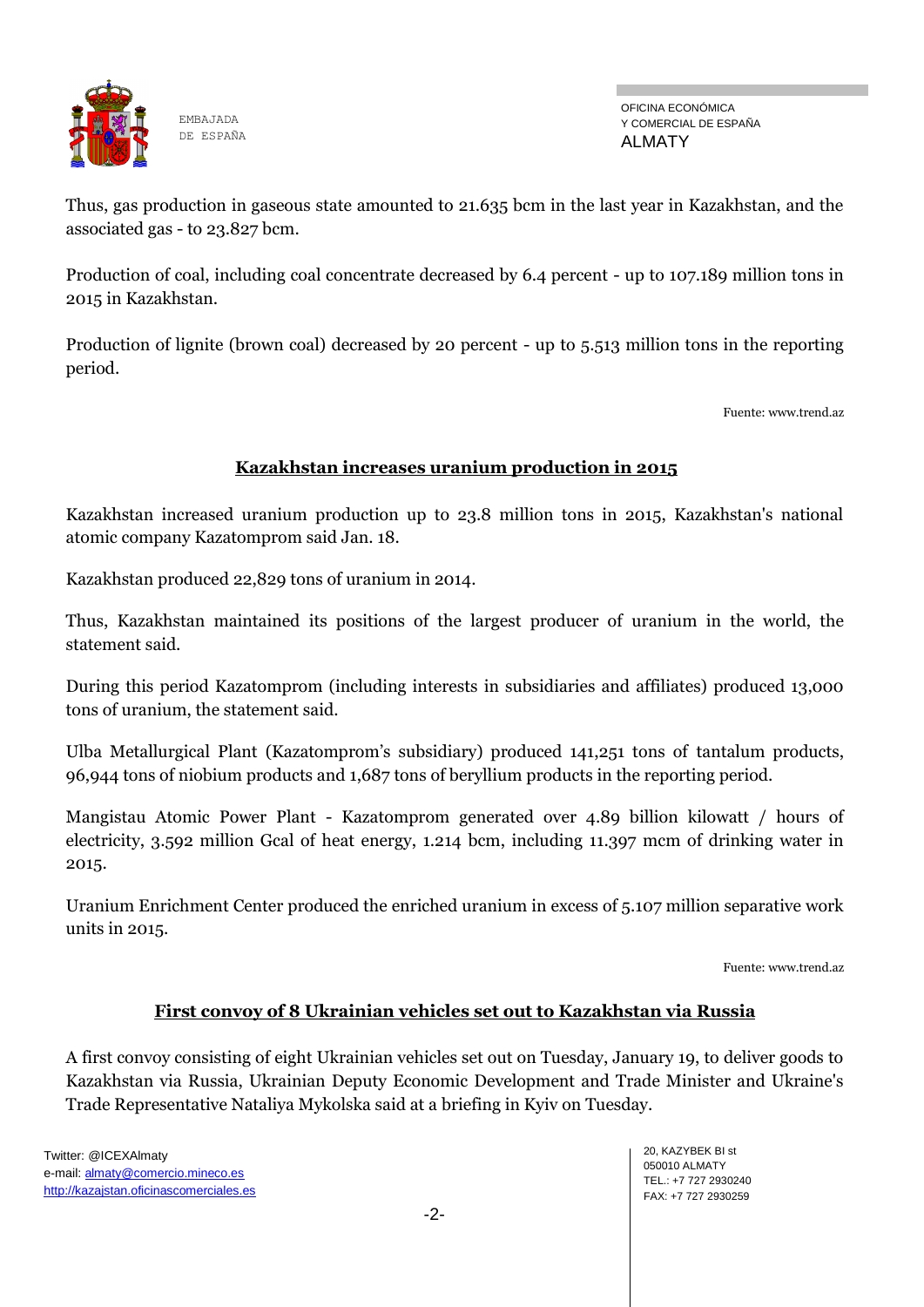

OFICINA ECONÓMICA Y COMERCIAL DE ESPAÑA ALMATY

"*From January 11, all transit vehicles are redirected via Belarus. When they get to Russia's territory, they have to wait. They have been standing waiting for [the formation of] a convoy, the Glonass system and identification seals. Now, the first eight cars have set out with a convoy across Russia's territory. We're monitoring them to see whether our cars could move farther and whether they reach their destination, having crossed the Russian border with Kazakhstan*," she said.

In her words, the convoy rate is \$350 per vehicle, and there are about 7-8 Ukrainian vehicles in the convoy. According to preliminary information from exporters, such convoys will be dispatched every day, she said.

"*What is important is that Russia continues to invent obstacles to our exports, as they've put forward new requirements, saying that Ukrainian drivers in Ukrainian cars could get to Russia's territory only through direct checkpoints rather than those located in Belarus. Which means that when our drivers get to Belarus and then they want to enter Russia, they are refused entry into Russia, which offers Russian drivers instead*," Mykolska said.

In her words, new facts of the confirmation of Russian aggression appear every day.

She also said that she was informed on January 18 that Russia had sent 197 railway cars back to Ukraine, of them 129 cars were redirected back via Belarus, and 21 cars have been waiting for further notice.

On January 1, Russia's government introduced limitations on transit shipments of Ukrainian freight from Ukraine to Kazakhstan via Russian territory: freight should be transported via Belarus and only two checkpoints at the Belarus-Russia border and three checkpoints at the Russia-Kazakhstan border are authorized to handle such freight.

The limitations were introduced after Russia repealed the free trade regime with Ukraine in 2016 and imposed a food embargo on Ukraine. In response to this, the Ukrainian authorities introduced retaliatory measures.

Fuente[: www.interfax.u](https://www.interfax.kz/)a

# **Kazakhstan's anti-crisis measures crucial, expert says**

Energy-rich Kazakhstan, the national economy of which has suffered a lot from decreasing oil prices on the world market, is keen on taking anti-crisis measures to prevent negative consequences of the global crisis.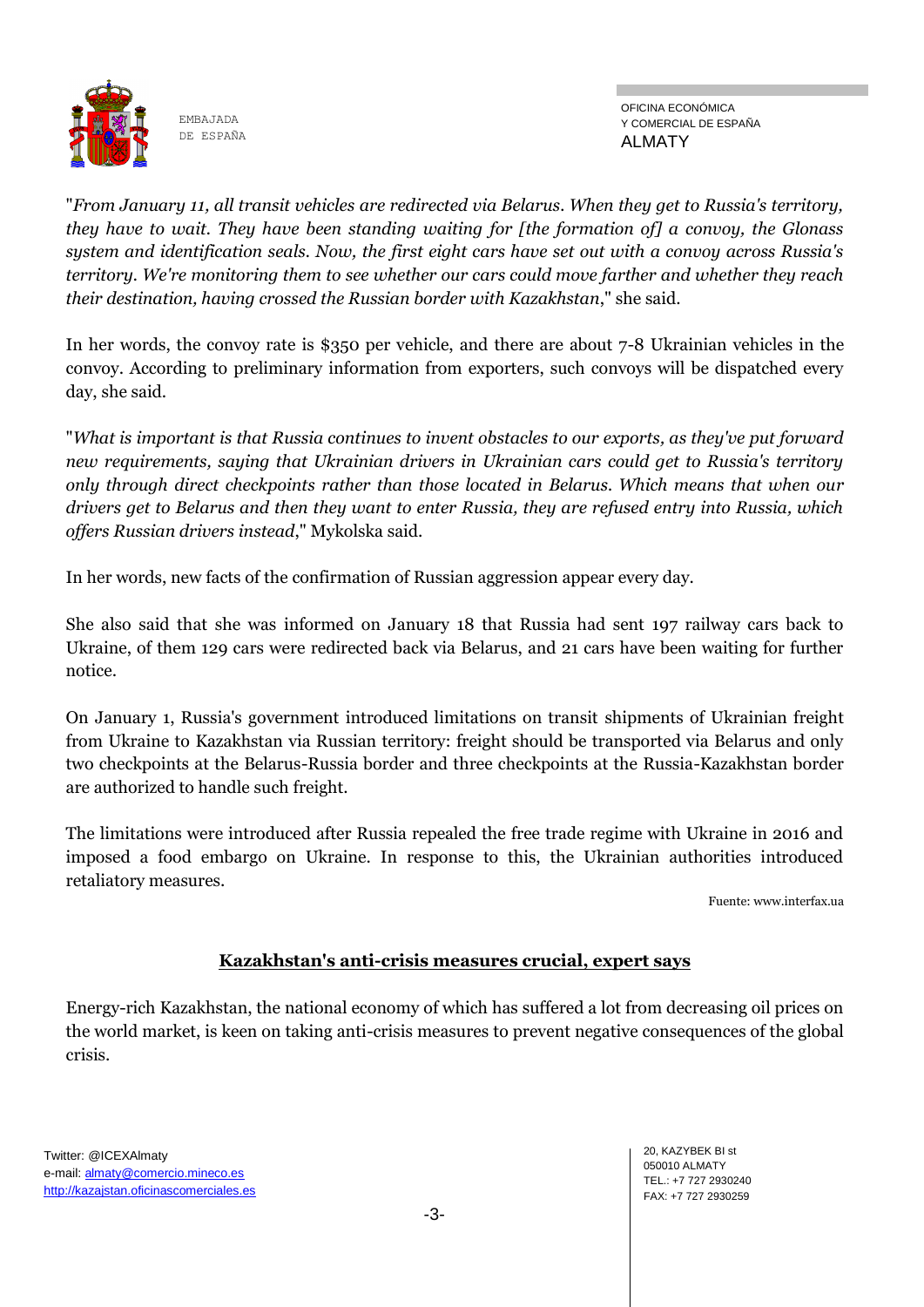

In this regard, the government plans to develop a scenario of economic development of the country with the expectation that oil prices could fall to \$20 a barrel.

Such a decision was taken after President Nursultan Nazarbayev instructed the government to develop such a scenario given the rapid decline in oil prices and volatility in the global markets.

The government also plans to allocate additional funds from the state budget to finance the operational anti-crisis measures. In 2016, these funds will amount to roughly 225.5 billion tenges (\$615.5 million). These funds will be used to support employment and additional funding for the "Nurly Zhol" development program.

The developed scenarios will be discussed on January 19 at a meeting of the council on economic policy under the Kazakh government.

Bruce Pannier, an expert on Central Asia, and the Senior Correspondent at Radio Free Europe/Radio Liberty, believes the government's decision to develop new scenarios based on the economic reality in the world is important.

"*It might be necessary to base the budget on an even lower price for oil. Otherwise, there is not much that can be done*," he told Azernews.

Due to the fact that Kazakhstan depends on oil exports to support its economy, Astana cannot do anything to change the reality of falling oil prices on world markets. The country's two main trade partners - Russia and China - are suffering from the low price of oil and other economic problems and Astana cannot do anything about that either.

The expert believes that the Kazakh government will have to cut more programs and projects.

"*There is already a plan on a massive privatization program, which will include major state industries – KazMunaiGaz, Kazatomprom, the national airline, the railway, and on and on, some 780 enterprises to be partially or completely privatized*," he noted.

Meanwhile, Pannier believes that there is not much Kazakhstan can do "because most of the problems besetting the country are outside the Kazakh government's control."

"*Kazakhstan was warned years ago not to become dependent on oil exports, many other countries were warned also, and advised to diversify their economies," he said. "To the Kazakh government's credit, some steps were taken. Although oil and ferrous and non-ferrous metals are still a major part of the country's exports, Kazakhstan exports other things. Kazakhstan is one of the world's top 10 grain exporters for example*."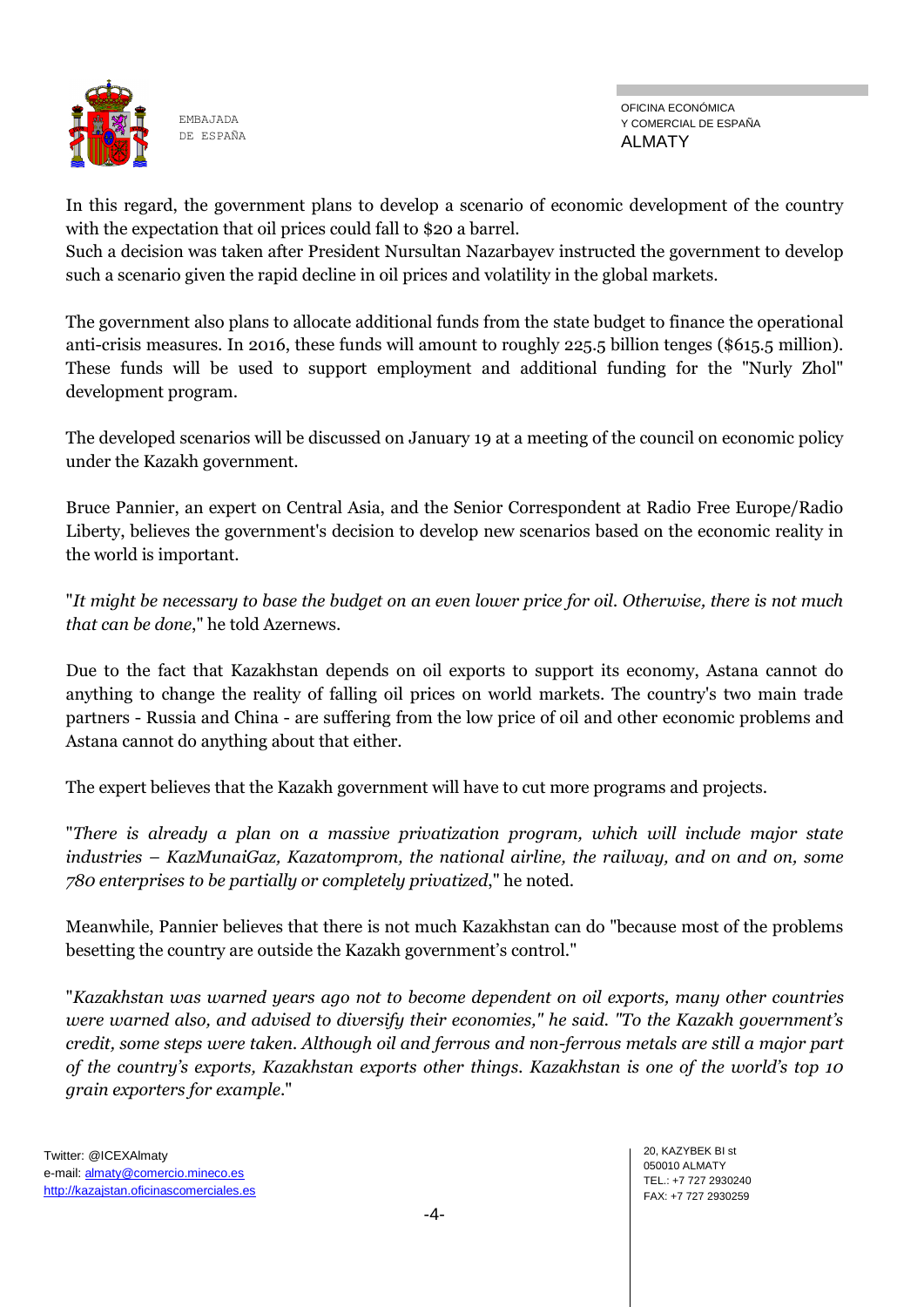

OFICINA ECONÓMICA Y COMERCIAL DE ESPAÑA ALMATY

The expert is pessimistic about possible increase in oil prices on the world markets. "*Past that, the Kazakh government will just have to wait, and hope that oil prices rise. But officials should keep in mind that with Iran about to start selling its oil and gas on world markets, and with the advances in non-traditional resources – shale oil and shale gas – there is little chance we will see the record prices of more than \$100 per barrel that we saw several years ago,*" he stated.

# **New Kazakh Mazhilis only to approve unpopular measures**

Commenting on appeal of the members of Mazhilis of the Kazakh parliament to President Nazarbayev on holding early parliamentary election due to aggravated economic situation in the country, Pannier said a new Mazhilis will not be able to do anything different to prevent the bad consequences of crisis to the national economy.

"*Some people have suggested Kazakh authorities want to hold an election now before the full extent of the economic crisis hits the country*," he told Azernews. "*I agree with that to some extent but I would point out the economic crisis has already hit Kazakhstan. It is likely crisis will get worse and it might become much worse but the situation is already bad. The [Kazakh national] currency, the tenge was being exchanged at about 185 to one U.S. dollar just six months ago and this week it was being exchanged at a rate of about 365 tenge to one U.S. dollar, double the rate of last June*."

Pannier expects the new Mazhilis to maintain strong support for President Nursultan Nazarbayev's policies, as the outgoing Mazhilis did.

"*The new deputies are going to need to approve some tough and unpopular measures over the coming months to combat the effects of a slowing economy*," the expert noted. "*That process has already started. The current government has already reduced funding to a series of domestic programs, from state support for housing to financing the completion of upgrades and modernization of the country's three oil refineries*."

"*So, a new Mazhilis "cannot do much and in fact, it will probably be responsible for approving unpopular measures to cut back on infrastructure projects, new or repaired roads, electrification projects, and home-heating,*" he stressed.

Under the Constitution of Kazakhstan, in case of early termination of the MPs' powers, snap election should be set no later than within two months.

Fuente: www.azernews.az

Twitter: @ICEXAlmaty e-mail: almaty@comercio.mineco.es http://kazajstan.oficinascomerciales.es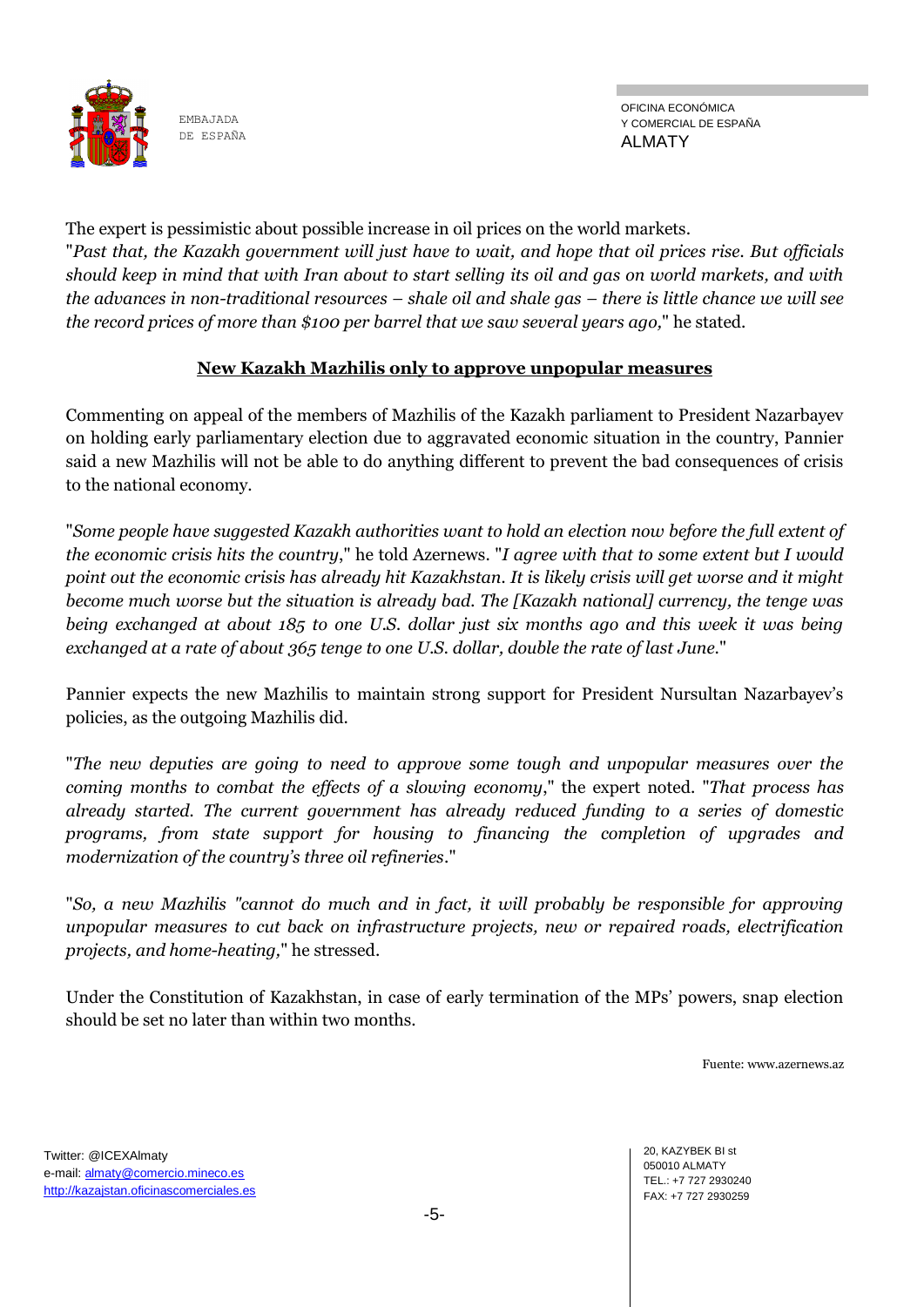

OFICINA ECONÓMICA Y COMERCIAL DE ESPAÑA ALMATY

## **Kazakh Banks Face Double Bind on Deposit Rule as Tenge Plummets**

Kazakhstan's Kaspi Bank, which counts Goldman Sachs Group Inc. among its shareholders, may be too popular with savers for its own good.

With 600 billion tenge (\$1.6 billion) of deposits from individuals and 108 billion tenge of equity as of Dec. 1, according to central bank data, the Almaty-based lender may already be pushing the limits of a new rule that foresees a capital hit for banks whose deposits exceed 5.5 times equity. Some other banks, such as Centercredit Bank, are approaching that level.

And the banks' situation grows more precarious every time the tenge falls, driving up the value - reported in tenge -- of deposits denominated in dollars, euros and other major currencies. In Kazakhstan, 78 percent of deposits are held in foreign currencies, according to central bank data for November. That means banks could wind up exceeding the level even if they accept no new deposits.

Regulators in oil-rich central Asian country, where lenders have restructured about \$20 billion of debt since the financial crisis, are trying to prevent some banks from becoming too big to fail. Their task is complicated by the plight of the tenge, which has plummeted against the dollar since the central bank shifted to a floating exchange rate in August 2015, as tumbling crude prices and devaluations by neighboring Russia and China boosted the cost of defending the currency.

To shore up the value of their savings, many depositors switched their money into major currencies before the central bank's move. Under the new deposit rule, that puts Kaspi Bank and others in a pickle.

The rule introduced by the Kazakh central bank on Jan. 1 redefines regulatory capital. A lender must now subtract balance-sheet equity, multiplied by 5.5, from total retail deposits. If the result is a positive number, it must in turn be subtracted from the bank's Tier 1 and Tier 2 capital to arrive at the new regulatory capital number.

On Dec. 1, Kaspi Bank had 193 billion tenge of regulatory capital, according to central bank data. That's well above the 10 billion tenge minimum for banks, but the lender may need to seek alternative sources of funding to avoid a run-in with the regulators.

'Current Cap'

The new rule could have further implications if the central bank abandons itsrecommended interest rates for banks' retail deposits -- 10 percent for tenge-denominated accounts. The International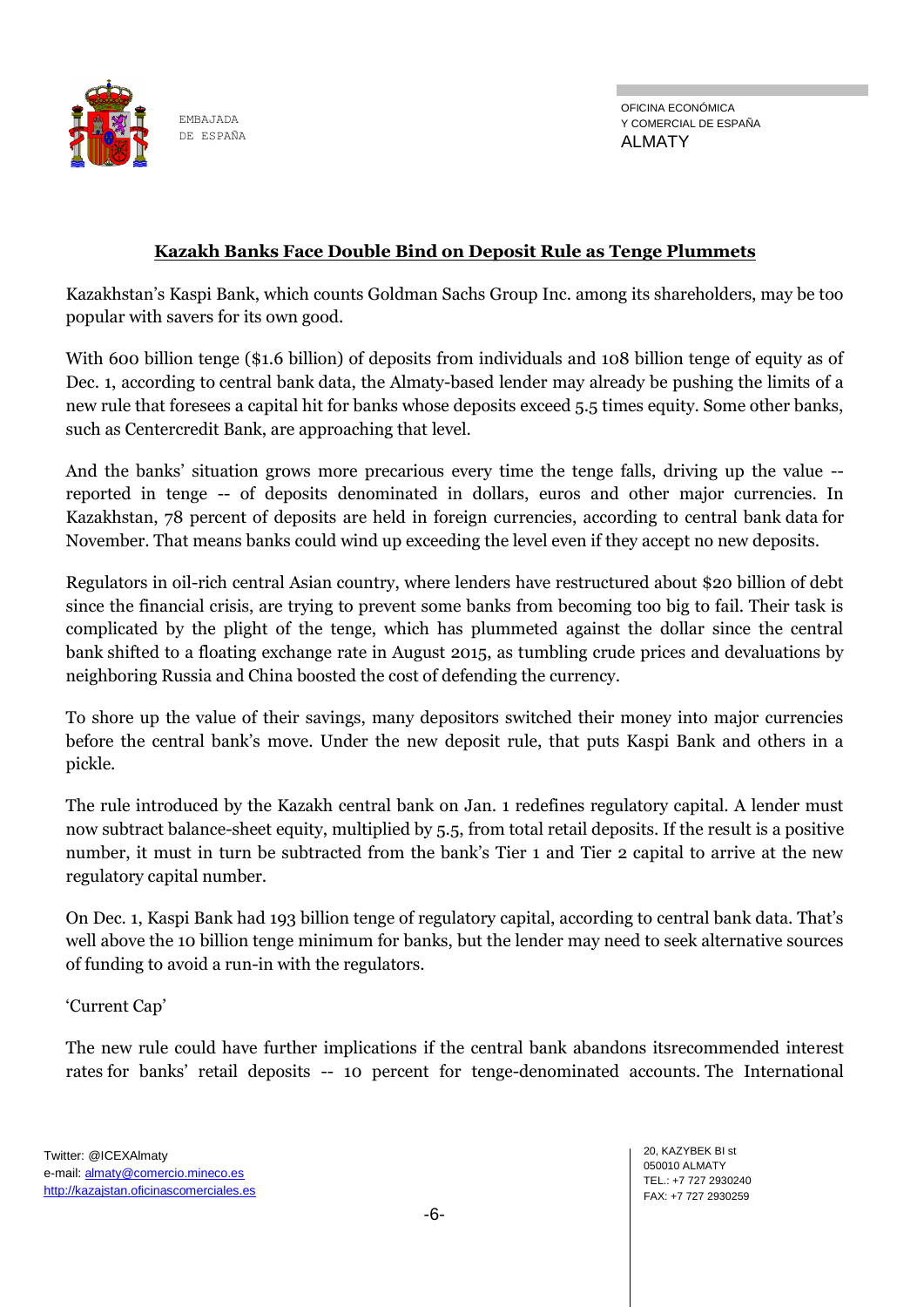

OFICINA ECONÓMICA Y COMERCIAL DE ESPAÑA ALMATY

Monetary Fund called for the removal of the "current cap on the commercial banks' deposit rates on individual accounts."

That would leave Kaspi Bank and others with a difficult choice: raise rates to compete with the biggest banks for deposits, further exceeding the deposit-to-equity limit, or risk losing depositors.

A spokesperson for Kaspi Bank said the goal of all rules in this "difficult time for the country and the economy" was to bolster the stability of the financial system. Kaspi Bank has "one of the highest ratings of capital adequacy," the spokesperson said.

Centercredit Bank Managing Director Jinhwan Yang said the lender is following all central bank rules, and will "continue to take all necessary steps to fulfill the demands of the regulator."

Fuente: www.bloomberg.com

# **No merger of KazTransOil, KazTransGas to happen - Kazakh oil giant**

Kazakhstan's oil and gas company KazMunayGas said Jan.19 that the merger of two of its major subsidiaries - KazTransOil and KazTransGas - will not happen. "*In connection with the incoming media inquiries on the possibility of merging the two subsidiaries of the KMG group - JSC KazTransOil and JSC KazTransGas - the company officially states that such a merge is economically unfeasible*," the company said.

KazMunayGas (KMG) is the Kazakhstan operator for exploration, production, refining and transportation of hydrocarbons, representing the state interests in the oil and gas industry of Kazakhstan. Joint Stock Company "National Company "KazMunayGas" was established by way of merger of "Kazakhoil" National Oil and Gas Company and "Oil and Gas Transportation" National Company pursuant to the Decree of the President of the Republic of Kazakhstan as of February 20, 2002.

KazTransGas JSC was established in accordance with a governmental decree of the Kazakh Republic No173 dated February 5, 2000, in order to systematise the work of the gas industry. In accordance with the Kazakh government decree N914, as of July 5, 2012, KazTransGas JSC is defined as the national operator in the field of gas and gas supply. Companies and organisations dealing with gas production, transportation and sale are included in the KazTransGas company group.

KazTransOil is a largest oil pipeline company of the Republic of Kazakhstan, which provides services on oil transportation on the domestic market and for export.

KazTransOil JSC is an owner of the largest network of main oil pipelines and waterlines in the Republic of Kazakhstan, total length of which amounts to 5 502,997 km of oil pipelines (with account of 71,7 km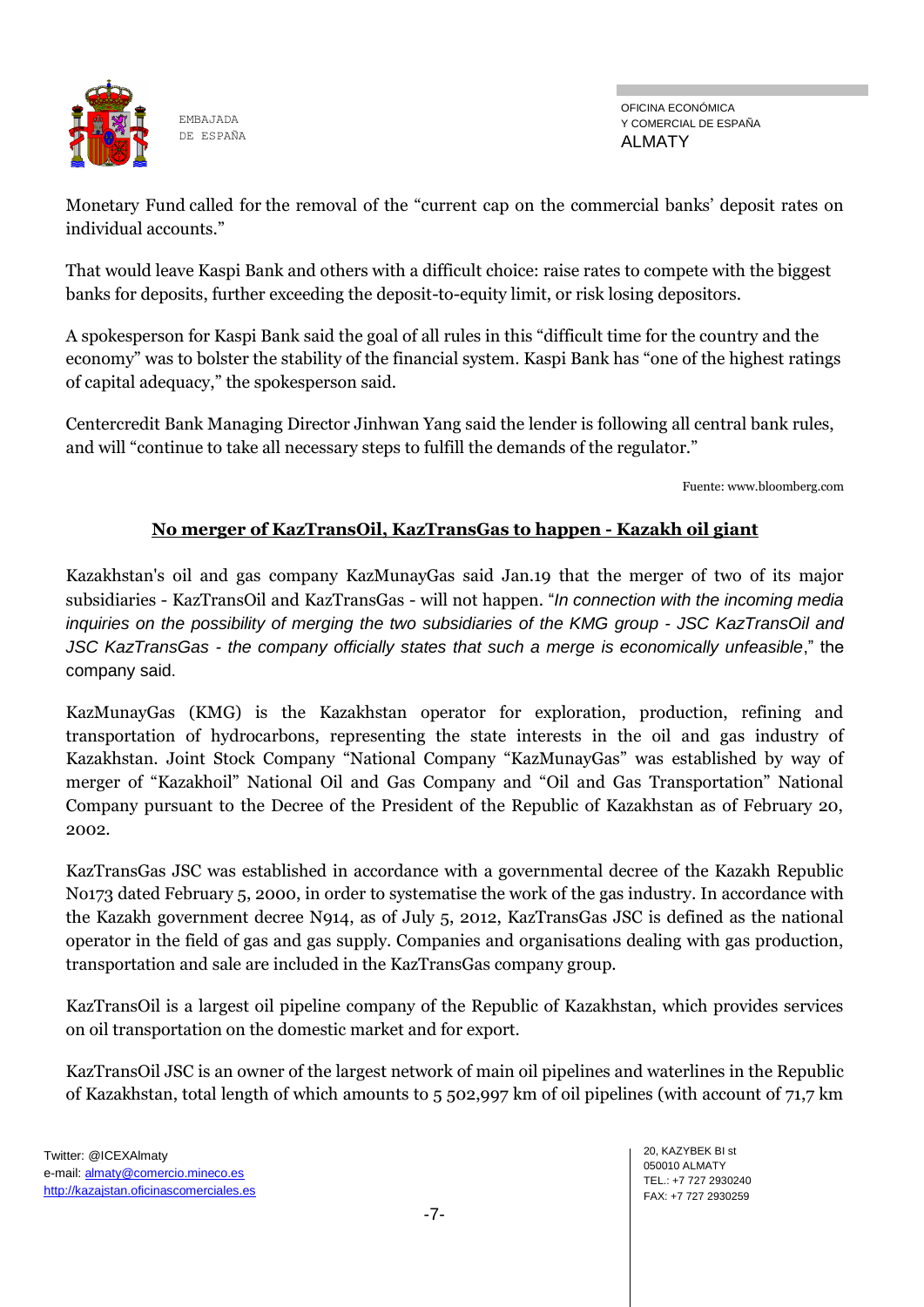

OFICINA ECONÓMICA Y COMERCIAL DE ESPAÑA ALMATY

of Kenkiyak - Orsk oil pipeline, which passes through the territory of the Russian Federation and which is on the balance sheet of Representation of KazTransOil in Samara) and 2 148,1 km of water pipeline.

Fuente[: www.azernews.az](http://www.azernews.az/)

# **Kazakh-Russian EvrazCaspianStal tripled output in 2015**

KOSTANAI. Jan 20 (Interfax-Kazakhstan) – In 2015, EvrazCaspianStal LLP based in the city of Kostanai (the administrative center of Kostanai region) produced 276,000 tonnes of rolled steel, three times more than in 2014, the mayor's office told Interfax-Kazakhstan.

In 2016, the plant will keep up this tempo, this year it plans to produce at least 276,000 tonnes of rolled steel and works at full capacity according to the mayor's office.

The plant was put into service in December 2013.

The rolled steel manufacturer EvrazCaspianStal is a Kazakh-Russian joint project and produces hot-rolled steel for reinforcing concrete articles with the annual capacity of 450,000 tonnes and 230 staff.

Fuente[: www.interfax.k](https://www.interfax.kz/)z

## **Kazakhstan to raise ceiling on retail tenge deposits, to cut on FX deposits**

The Kazakhstan deposit insurance fund will raise the ceiling on retail tenge deposits to 14 percent from 10 percent, while cutting the ceiling on foreign currency deposits to 2 percent from 3 percent, the central bank said on Thursday.

Both changes are effective from Feb. 1. (Reporting by Olzhas Auyezov and Maria Gordeyeva; Writing by Katya Golubkova; Editing by Kim Coghill).

Fuente: www.reuters.com

#### **Kazakh central bank governor shares de-dollarization plans**

Governor of the National Bank of Kazakhstan Daniyar Akishev has commented on the regulator's plans to de-dollarize the Kazakh economy, [Tengrinews](http://en.tengrinews.kz/) reports citing the Kazakhstani TV channel [KTK.](http://www.ktk.kz/)

According to the central bank Governor, it is necessary to de-dollarize the Kazakh economy. "*Kazakhstan is a sovereign country that pursues its own economic policies. We have to take measures to restore*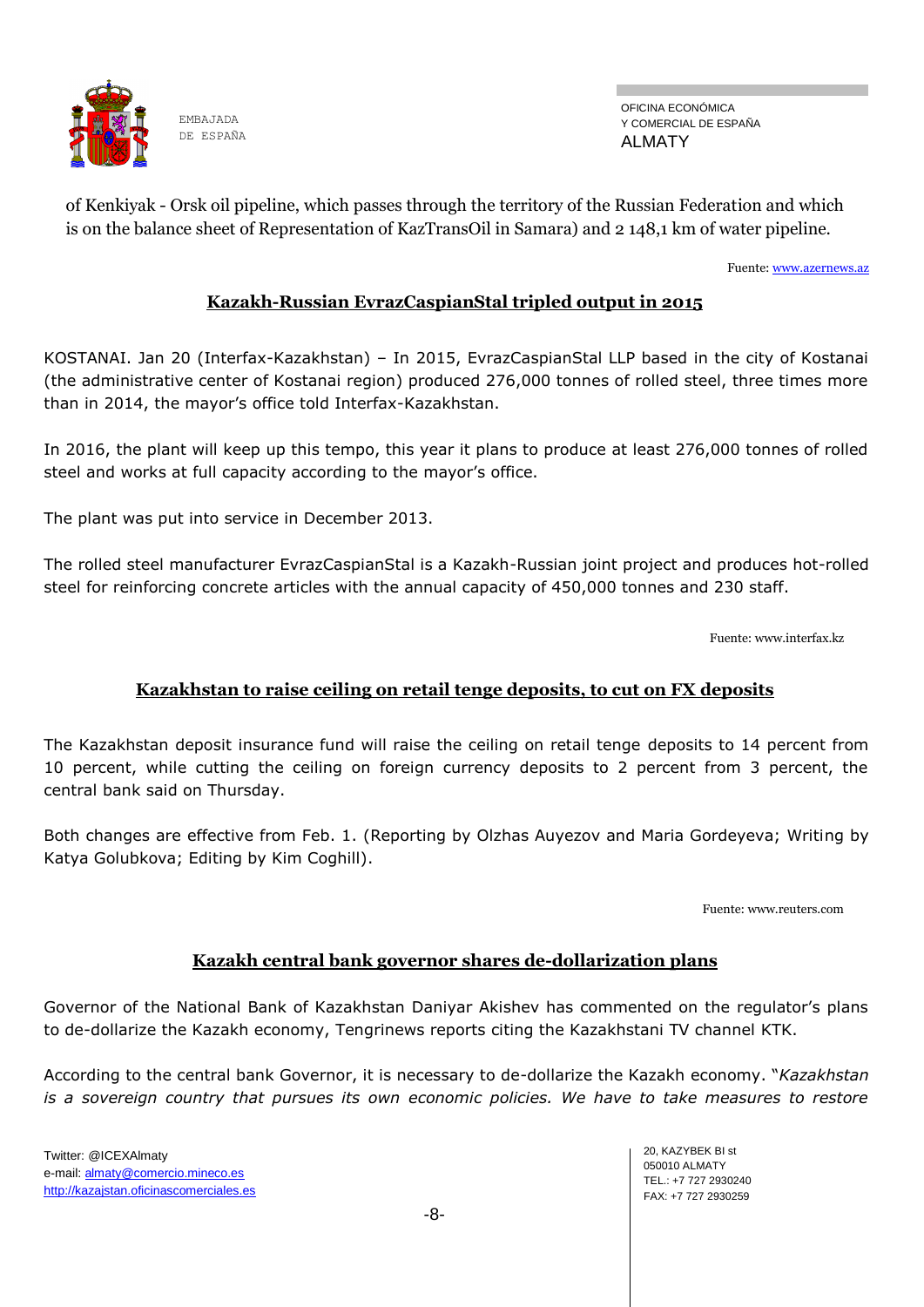

OFICINA ECONÓMICA Y COMERCIAL DE ESPAÑA ALMATY

*people's confidence in tenge [Kazakhstan's national currency], which is to be conducted through the creation of saving mechanisms. First of all, the profitability of the tenge instruments must be high so that it is profitable for people to keep their savings in tenge,*" Akishev said.

The financier called de-dollarization a painful process for the Kazakh economy. Apart from different psychological factors, there are many economic factors that hinder de-dollarization in Kazakhstan, he said.

Among the psychological factors that keep the level of dollarization of the economy high is people's reaction to the recent depreciation of the tenge. Akishev admitted that it is only natural that people try to protect their savings by buying foreign currency. However, currently the share of foreign currency deposits is extremely high throughout the banking system of Kazakhstan, constituting 80 percent of all individual deposits in the country. To reduce this figure, Akishev promised to reconsider the profitability ceiling of the deposits and other savings instruments in tenge.

Another psychological factor that prevents de-dollarization of the Kazakh economy is the habit to measure people's income and spending in dollars. "*People are used to calculating their incomes in the foreign currency, regardless of what they spend their money on. … Especially, it applies to major assets: real estate, cars – they should be priced in tenge. Take real estate. Price formation in this market has historically been tied to the dollar. Currently, however, most of the materials used in construction - 80 percent of all construction materials - come from domestic producers. Thus, this asset is created without dollar, and so it really has little impact on its price formation*," Akishev said.

As for the products that heavily depend on imports, Akishev did not object that prices for those products were affected by the tenge to dollar exchange rate. Still he insisted that prices for such products had to be denominated in tenge. "*People need to get used to measuring the value of these assets in tenge*," he said. The head of the regulator emphasized that it was important that prices for every product in the country was denominated in its national currency. Therefore, Akishev argued, one of the measures to de-dollarize the Kazakh economy would be to toughen up the legislation to directly prohibit denomination of prices in foreign currencies. It also can be complemented by introducing strict mechanisms to punish those who break this rule.

The set of expected economic measures for de-dollarization of the national economy includes increasing interest rates on deposits in tenge. Currently, the interest rate on deposits in tenge is 10 percent, in dollars – 3 percent. The National Bank's plan is to increase the interest rate difference between the saving in tenge and dollars, and to increase the interest rate on deposits in tenge. However, he said there was no final decision made on whether the interest rate on dollar deposits would be lowered further down.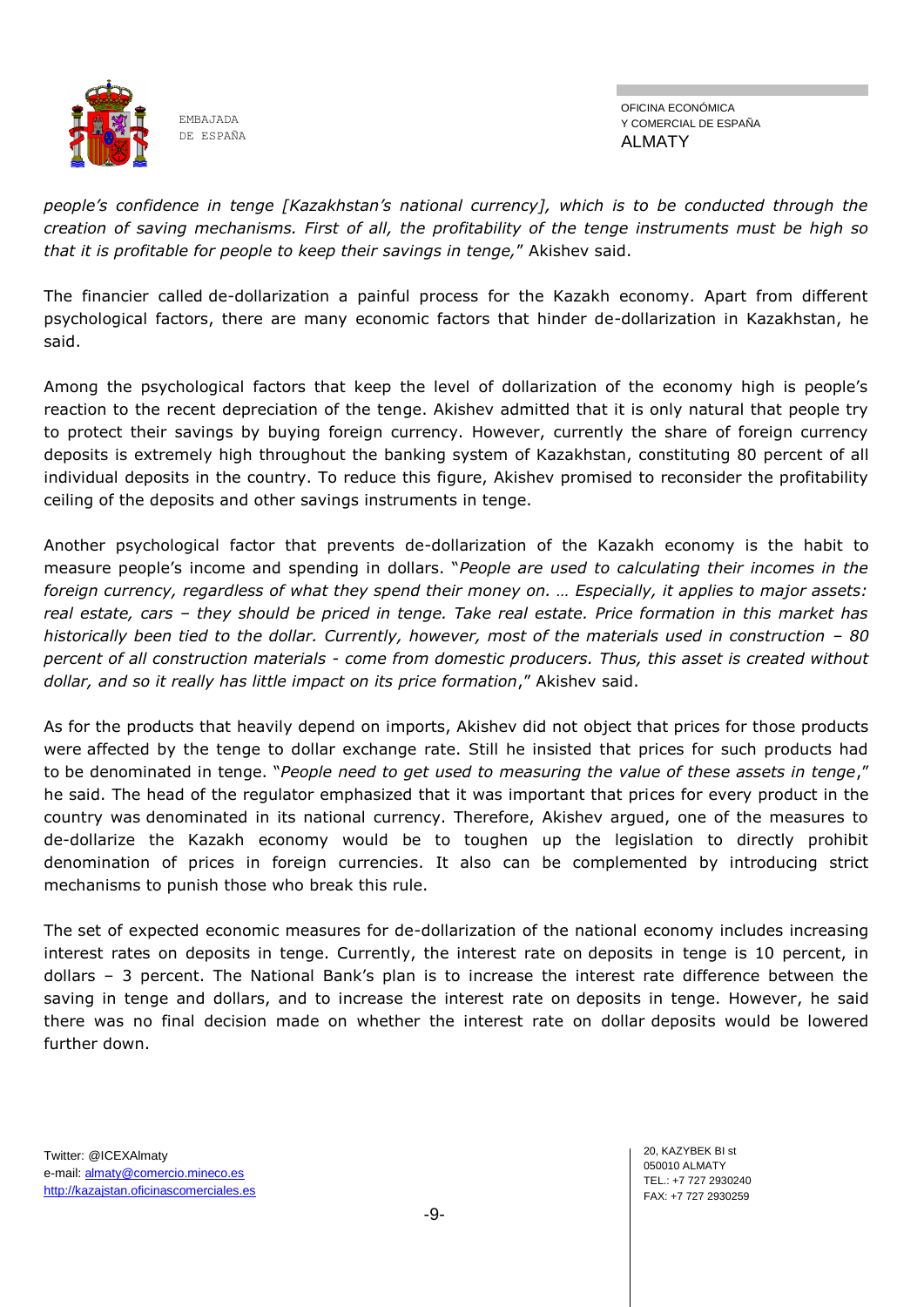

OFICINA ECONÓMICA Y COMERCIAL DE ESPAÑA ALMATY

The plan to reduce the level of dollarization of the economy is sensitive to the overall economic situation in the world and in Kazakhstan. As the Governor noted that the government and the National Bank had to keep a close eye on Kazakhstan's dependence on oil prices to maneuver and ensure stability of the Kazakh economy and maintain an appropriate level of inflation.

"*I hope next year will be more favorable in terms of prospects for the oil market. It will allow us to plan our monetary policies for a longer term, and have a better understanding of how the exchange rate will develop, and what the size of our gold reserves will be. I would like to reiterate our commitment to the policy of free exchange rate*," Akishev concluded.

Fuente: www.tengriznews.com

# **[Ukraine beefs up sanctions](http://www.euronews.com/2016/01/20/ukraine-beefs-up-sanctions-against-russian-products/) against Russian products**

[Ukraine](http://www.euronews.com/tag/ukraine/) has imposed new sanctions against [Russia](http://www.euronews.com/tag/russia/) as a tit-for-tat trade war escalates.

On Wednesday, vegetables, fish and confectionery were added to a list of Russian products already banned from Ukraine, such as beef, tobacco and chocolate.

The move comes in response to Moscow's embargo of Ukrainian food imports and suspension of a free trade zone between the two countries.

"*These are our measures to counter Russian aggression, and we will continue to protect our domestic market*," said Ukraine's prime minister Arseniy Yatsenyuk. "*While Ukrainian soldiers protect the border of our independent state, the government will protect our economic territory and our economic interest*." Russian border closed to Ukrainian transport.

Another issue of concern to the Kyiv government is a Russian ban on Ukraine transporting its goods across Russian territory to Kazakhstan, forcing them to travel through Belarus.

Euronews correspondent Maria Korenyuk is at the Cabinet of Ministers in Kyiv.

"Ukraine has already filed a complaint with the World Trade Organization over Russia's trade embargo. Kyiv hopes that the ban on the transportation of Ukrainian goods will be considered at the meeting of organisation's General Council in the later half of February."

Fuente: www.euronews.com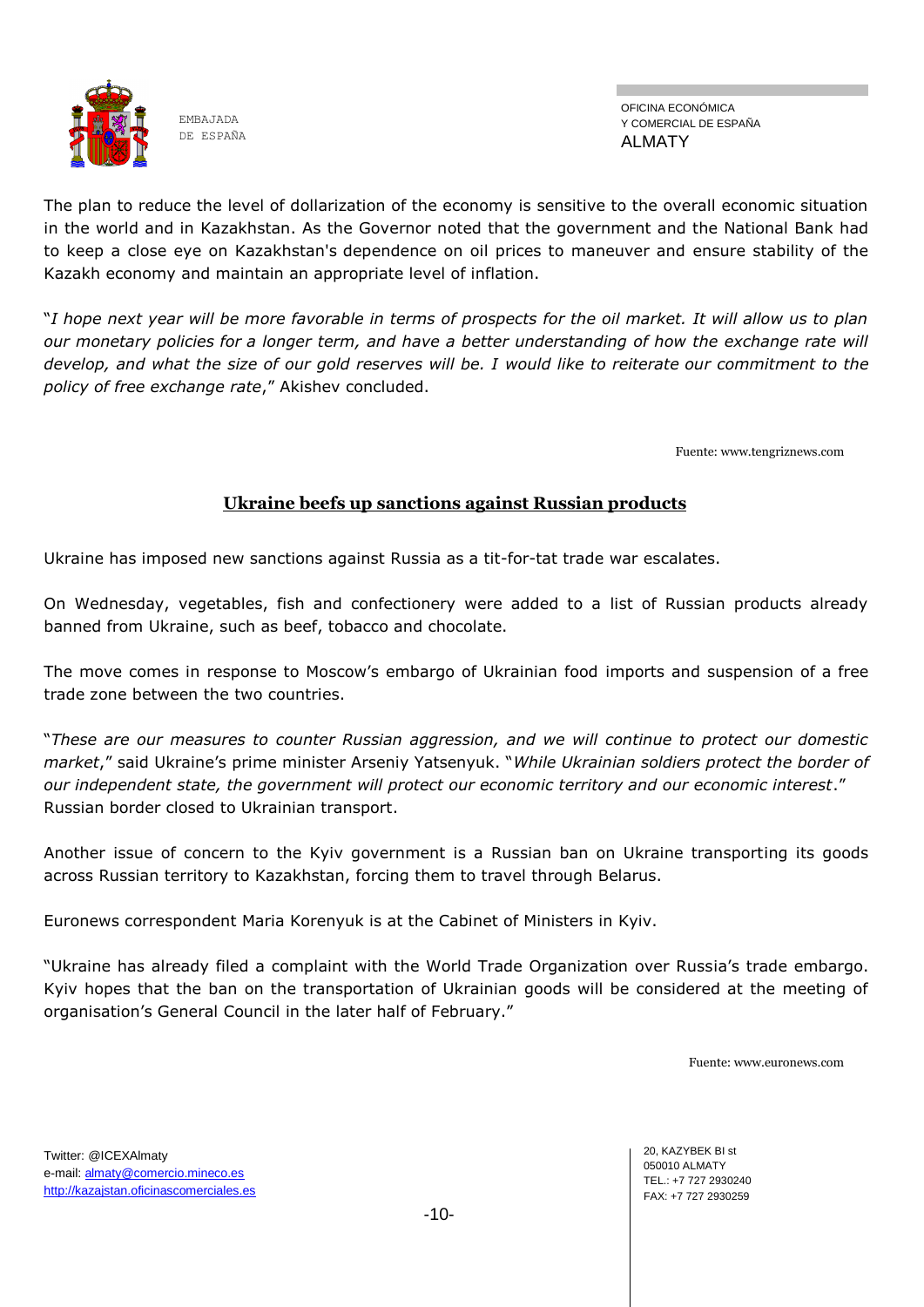

OFICINA ECONÓMICA Y COMERCIAL DE ESPAÑA ALMATY



# **World Bank to help Kyrgyzstan with reform of energy sector**

Bishkek- The World Bank will help Kyrgyzstan to reform the energy sector. This was agreed at the meeting of the Vice Prime Minister Oleg Pankratov and the World Bank CEO Jorg Frieden.

It is noted that this year the government expects a stable economic situation and GDP growth of 5.2 percent. However, the Cabinet expects to achieve these indicators at the expense of assistance of international partners.

Jorg Frieden noted that the cooperation between Kyrgyzstan and the World Bank is mutually beneficial. "We will continue to provide assistance to the country in the implementation of various projects, including the reform of the energy sector and budget planning. We hope that the Budget Code of the Kyrgyz Republic will be adopted in the near future," he said.

The meeting discussed prospects of cooperation in such areas as the development of "green energy" and strengthening the potential of the education sector.

Fuente: eng.24.kg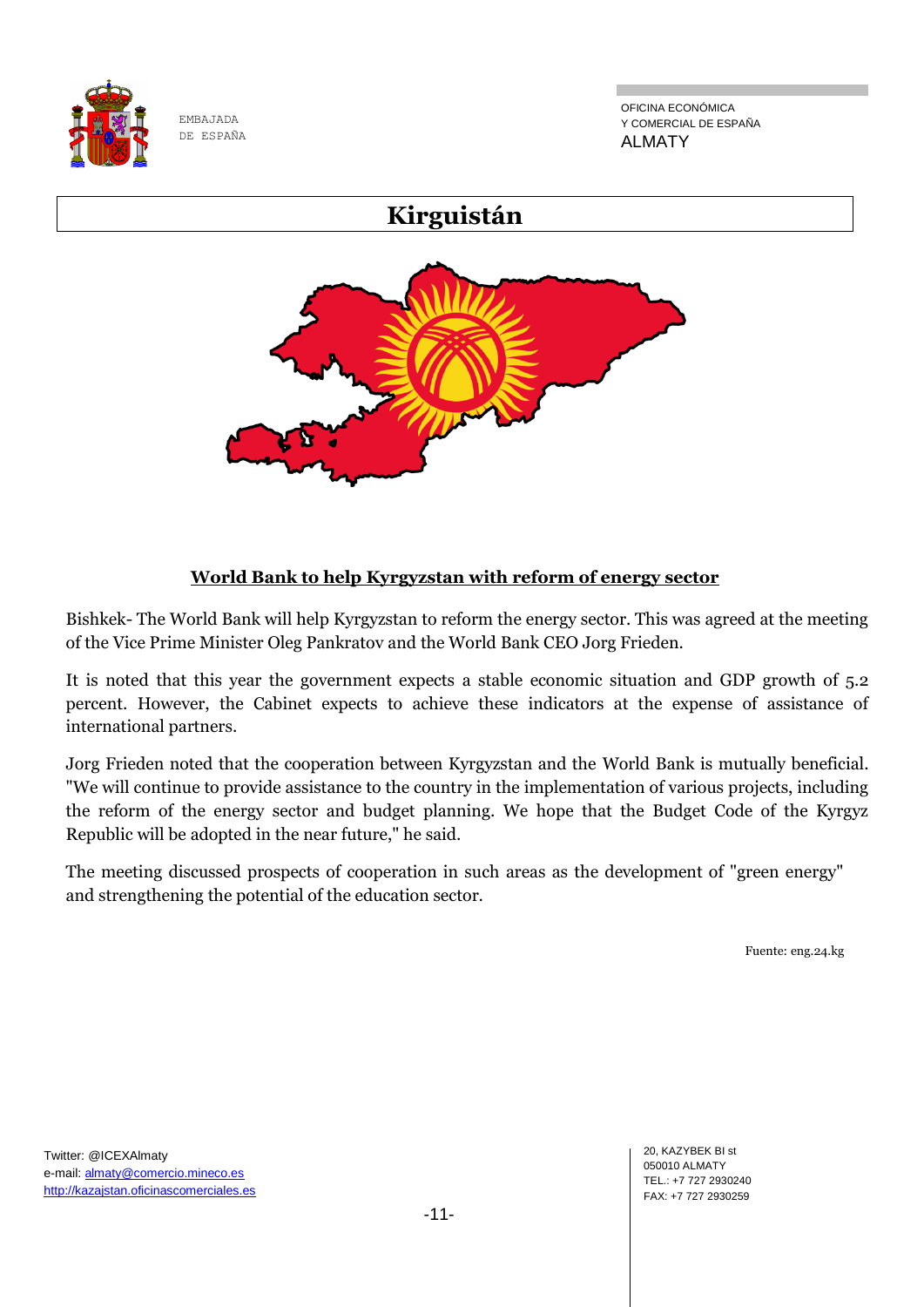

# **Investors Needed for Kyrgyz Hydropower Projects**

The dams, needed by Kyrgyzstan, were never especially high on Moscow's list of priorities.

Michael Casey, Bishkek - The [announcement](http://thediplomat.com/2015/12/new-hyrdropower-project-partners-needed-in-kyrgyzstan/) that Russia had backed out of financing Kyrgyzstan's largescale hydropower projects didn't necessarily come as a surprise. As both The Diplomat's Catherine Putz and EurasiaNet's Chris Rickleton [noted,](http://www.eurasianet.org/node/72101) the projects – encompassing both the Upper Naryn cascade and the Kambar-Ata 1 dam – were never especially high on Moscow's list of priorities. Now that it's joined the Eurasian Economic Union, Kyrgyzstan remains firmly ensconced within Russia's orbit, and given the current economic maelstrom Moscow's dealing with, further infrastructural investments in Kyrgyzstan's hydropower future lost out to more pressing needs.

Still, it's clear that Kyrgyzstan's President Almazbek Atambayev was less than enthusiastic at the news of Russia's pull-out. While Bishkek has pushed the idea that external investors can still be found, the likelihood of, say, Beijing supplanting Moscow in financing the projects, at least in the immediate future, remains low. As such, Atambayev's frustrations weren't necessarily without merit.

Two additional angles within the fallout, however, haven't seen much coverage but help explain the extent of Atambayev's frustrations. Firstly, as Jamestown's Umida Hashimova [wrote,](http://www.jamestown.org/programs/edm/single/?tx_ttnews%5Btt_news%5D=44990&tx_ttnews%5BbackPid%5D=27&cHash=762c9a5e79de988bd5a489dabca78b29#.Vp1-XLPSlYd) Atambayev believed that "Russia may never have planned to actually fund these hydro-electric projects in the first place." Moscow's newfound reticence to fund the project, it would seem, only confirmed Atambayev's suspicions. Not only did Russia's planned investment, in play [since 2012,](http://www.eurasianet.org/node/65941) preclude Kyrgyzstan from finding other investors, but the deals presented one of the primary pillars within the rapprochement between Bishkek and Moscow. Now – with Kyrgyzstan feeling the brunt of Russia's economic downturn, both in terms of weakened currency and remittance drop-off – that pledge has disintegrated, and proved Atambayev correct. (That said, the question remains as to whether or not it was wise for Atambayev to bottle his concerns before Russia's final decision.)

The second detail worth highlighting deals with the Kambara-Ata 1 project moving forward. While Kambara-Ata 1 remains far from finalized, Atambayev reaffirmed that the construction remained necessary, as Hashimova added, for Kyrgyzstan to "meet its obligation to supply electricity to Afghanistan and Pakistan under the CASA-1000 project." Atambayev's affirmation undoubtedly perked a few ears in downstream Tashkent, which has railed against Kambar-Ata 1's completion for years. (Tashkent has also bashed Tajikistan's planned Rogun Dam, which would exceed Kambar-Ata 1 in scope.) Even though there's no indication Kambar-Ata 1 remains necessary to the [U.S.-backed CASA-1000 electricity project](http://thediplomat.com/2016/01/casa-1000-finalized-or-fantasy/) – at least, as it's currently planned – Kyrgyzstan has nonetheless acted as a net electricity importer recently, effectively negating its role as a planned exporter within the CASA-1000 rubric. More disconcerting, however, is the fact that Uzbekistan's Islam Karimov has already threatened "[wars](http://www.reuters.com/article/centralasia-water-idUSL6E8K793I20120907)" should Kyrgyzstan push Kambar-Ata 1 to fruition.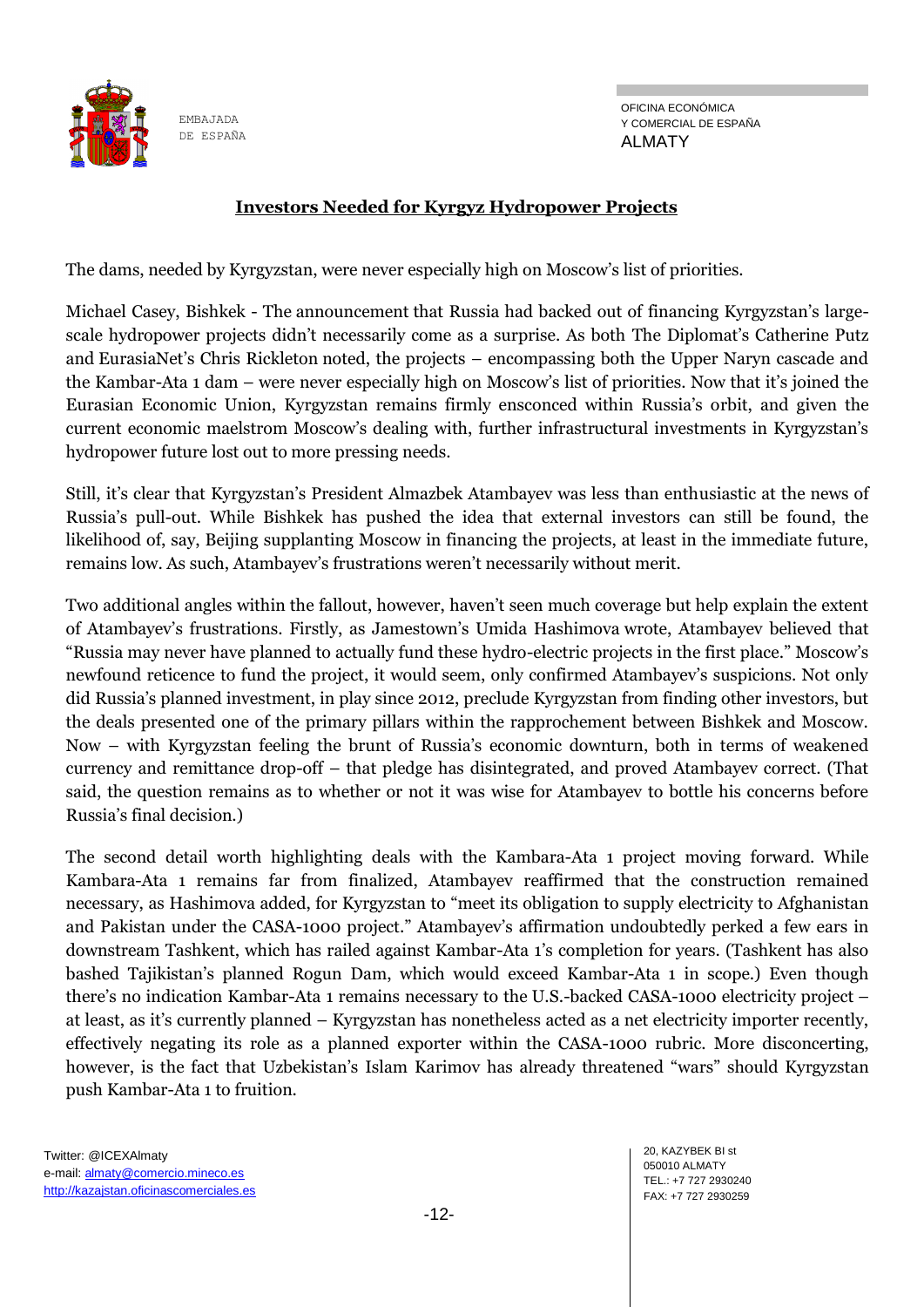

OFICINA ECONÓMICA Y COMERCIAL DE ESPAÑA ALMATY

So while Tashkent can breathe a sigh of relief that, for the moment, Kambar-Ata 1 looks far from completion, Atambayev's continual linkage of the project to CASA-1000 will do nothing to ease regional tensions. Nor, unfortunately for Bishkek, will it be likely to inspire any future investors.

Fuente: thediplomat.com

## **Kyrgyzstan realizes 17 projects worth \$690.9 million in 2015**

Bishkek (AKIpress) - Seventeen projects valued at \$690.9 million were realized from January 2013 through September 2015 in Kyrgyzstan. This is 22% of 77 national projects, Economy Minister Arzybek Kozhoshev told Tazabek.

Seven projects for \$36.95 million were realized inagroindustrial complex.

Five of these projects aimed to ensure food security and to enhance competitiveness of agricultural products:

1) Construction of the mineral fertilizers plant (\$1.2 million);

2) Creation of 14 seed farms (\$7.4 million);

3) Establishment of a network of breeding farms with a farm in each region (\$4.91 million);

4) Equipment for cattle artificial insemination points has been procured (\$0.48 million);

5) Leasing of agricultural machinery has been accomplished, 225 equipment items (\$4.96 million);

Two projects of rehabilitation of irrigation networks were carried out to address the problem of shortage of irrigation water:

1) Delivery of construction equipment for the Water and Land Reclamation Department (\$10 million);

2) Rehabilitation of the end part of the Besh-Batman Canal for improvement of water supply situation in Aksy district (\$8 million).

Five projects for \$563.4 million were realized in energy sector with foreign assistance. The projects aimed to improve reliability of electricity supply and to increase export capacity in energy sector:

1) Modernization of the power transmission line in southern Kyrgyzstan (\$208 million);

2) Preparation of the feasibility study for construction of the Kambar-Ata-1 hydropower plant (\$3 million);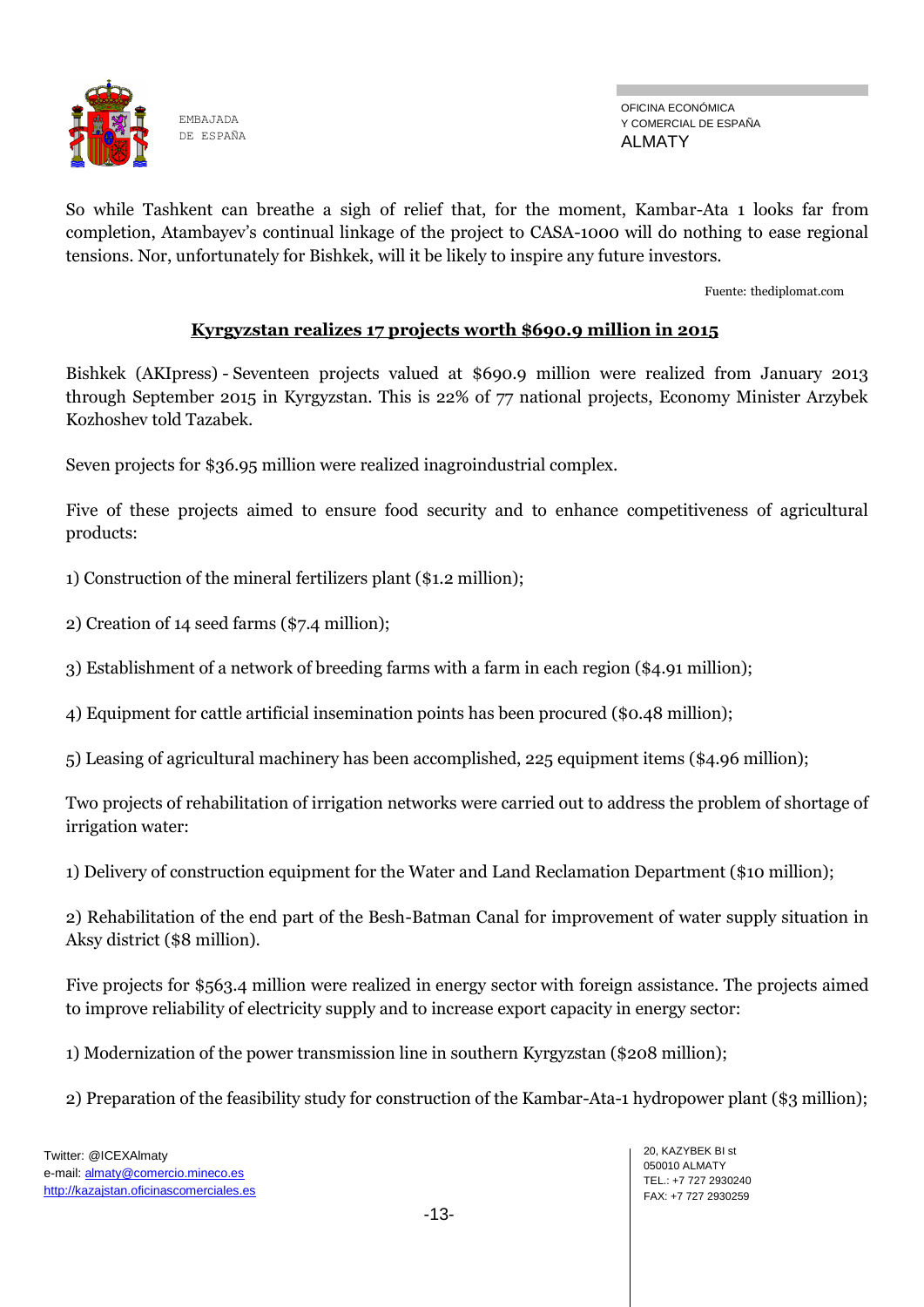

3) Preparation of the feasibility study for construction of the Kara-Keche thermal power plant (\$3 million);

4) Construction of high-voltage line and substation in Ak-Ordo residential neighborhood in Bishkek (\$5 million);

5) Construction of the Datka-Kemin power transmission line and Kemin substation (\$344.37 million).

Five projects were realized in transport and communications for \$90.6 million, which were aimed at development of transport infrastructure:

1) Procurement of road construction equipment and machinery (\$9.6 million);

2) Modernization of the air traffic management system (\$28.5 million);

3) Preparation of the feasibility study for construction of China-Kyrgyzstan-Uzbekistan railway (\$3.5 million);

4) Construction of the fiber optic line (\$19 million);

5) Construction and rehabilitation of roads in Bishkek (10 roads) - \$30 million.

Fuente: eng.24.kg

## **EU to transfer €30 mln to Kyrgyzstan for social protection reform**

20/01/16, Bishkek

Within two years, the European Union will transfer a grant of €30 million to Kyrgyzstan for the reform of social protection. The Parliament ratified the agreement today in the third reading.

According to the document, the EU will transfer  $\epsilon$ 26 million to the budget of the Kyrgyz Republic. The money will be used to improve the quality of social services, to increase social benefits and implement social reforms. About  $\mathfrak{C}_4$  million will be spent on seminars, trainings for social workers, publication of specialized books and booklets.

Fuente: eng.24.kg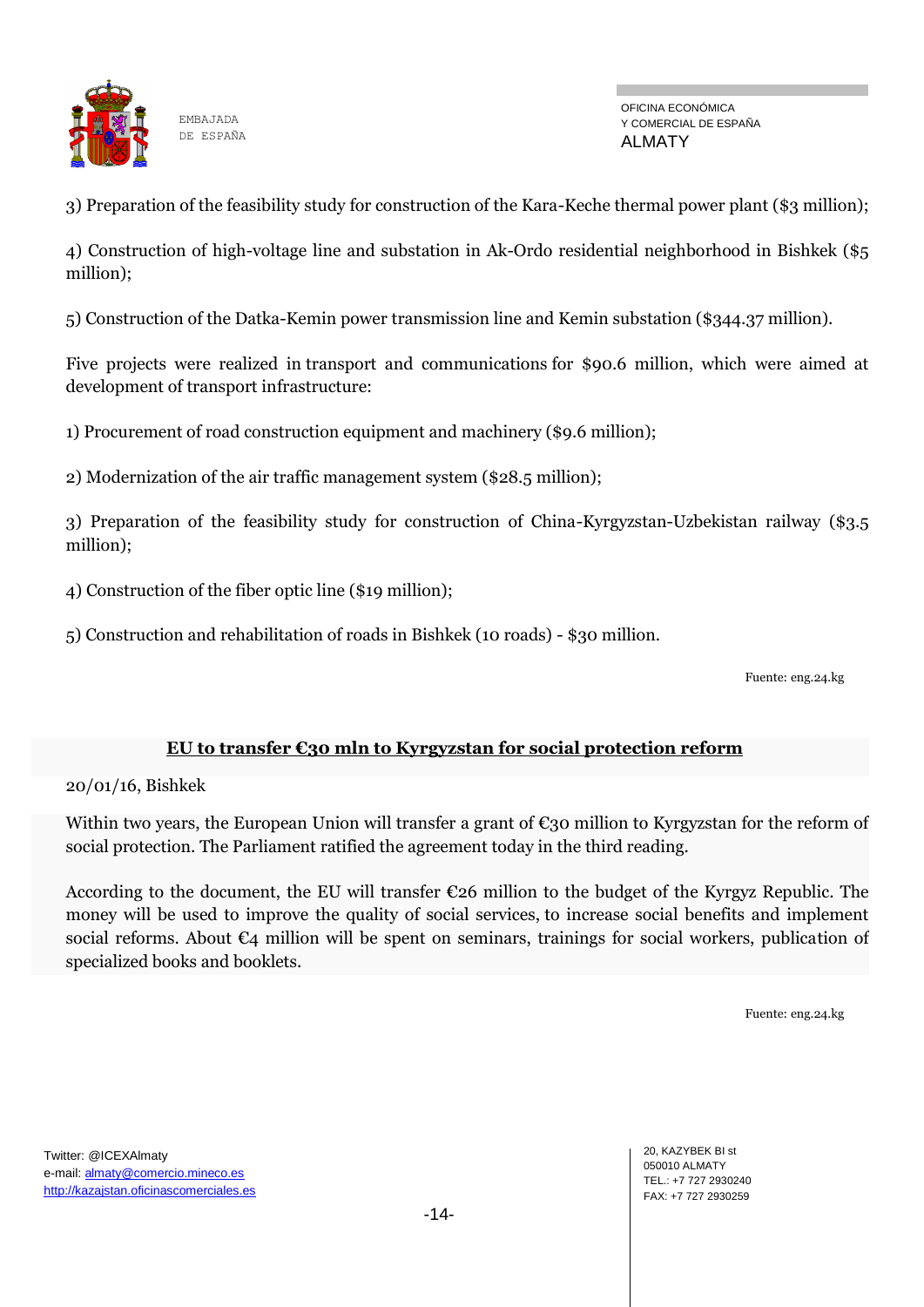

OFICINA ECONÓMICA Y COMERCIAL DE ESPAÑA ALMATY

#### **Fine for payments in foreign currency may reach 50,000 soms in Kyrgyzstan**

#### 20/01/16, Bishkek

Fine for payments in a foreign currency may reach 50,000 soms in Kyrgyzstan. The Ministry of Economy has submitted the amendments to the Civil Code, the Code of Administrative Liability, Law on Public Procurement and Advertising for public discussion.

It is noted that the document was drawn up to reduce the population's need for foreign currency and dollarization of the economy, to increase the velocity of circulation of the national currency. Paragraph 3 of Article 11 of the Constitution of Kyrgyzstan says that the monetary unit of the country is som. According to Article 307 of the Civil Code, a liability should be counted and paid in local currency. The use of foreign currency and payment documents in foreign currency in the calculations is allowed in cases and order, established by the law. According to Article 16 of the Law on the National Bank, som is the only legal payment instrument in the Kyrgyz Republic. To make all these laws working, it is proposed to introduce penalties for payments in foreign currency.

In particular, a violation, on the proposal of the Ministry of Economy, results in a fine for citizens - from ten to fifty (1-5 thousand soms), for officials - from hundred to five hundred (10 - 50 thousand soms) calculated rates. If a person or organization is repeatedly caught with non-som payments, the fines will be larger: for citizens - from fifty to one hundred (5-10 thousand soms), for officials - from five hundred to one thousand (50-100 thousand soms) calculated rates.

Fuente: eng.24.kg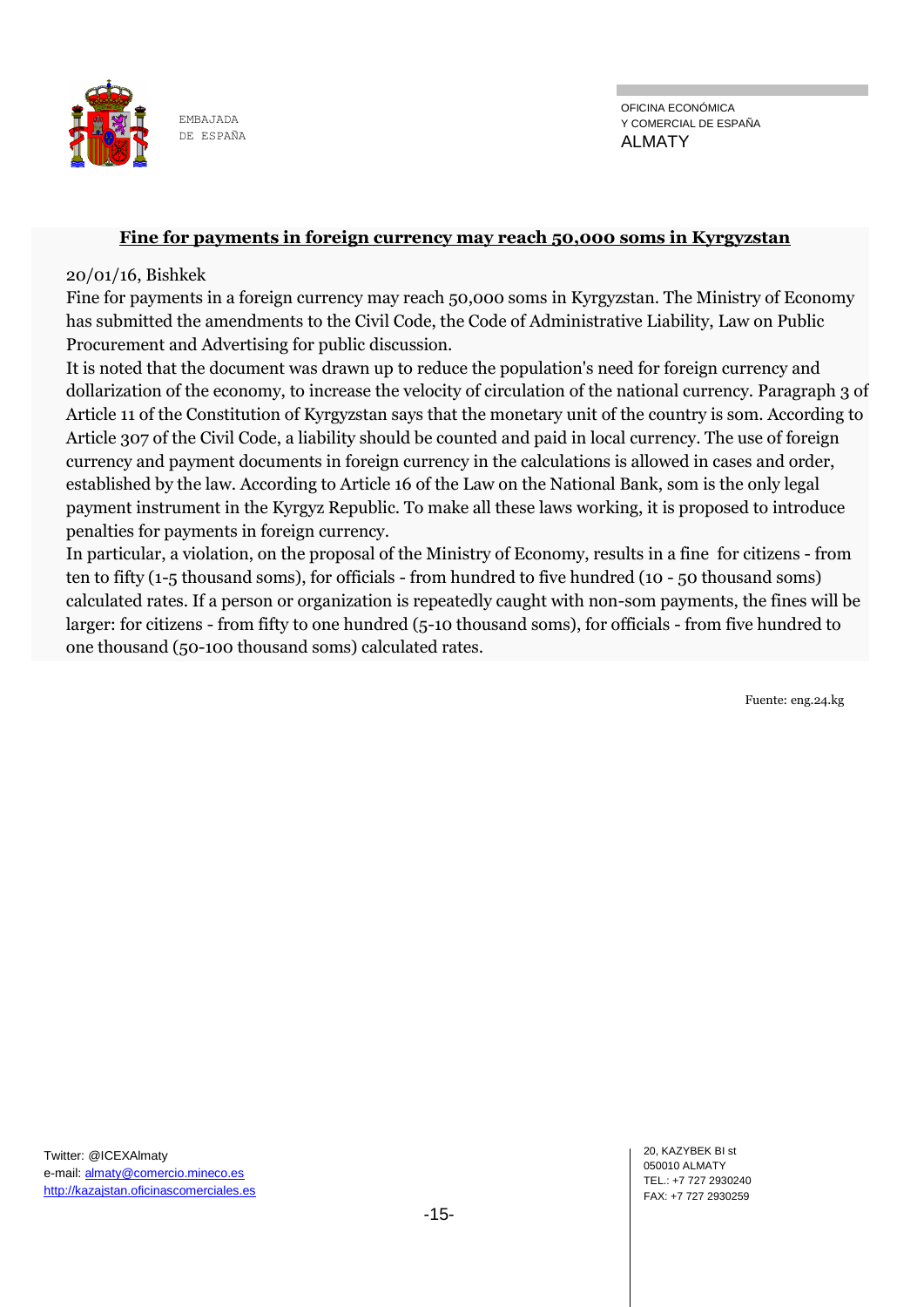

OFICINA ECONÓMICA Y COMERCIAL DE ESPAÑA ALMATY

# **Tayikistán**



# **Tajikistan recognized as most starving country in Central Asia — Global Hunger Index**

Bishkek (AKIpress) - Tajikistan was recognized as the most starving country in Central Asia with 30% of the level of food shortage, according to the [Global Hunger Index 2015](http://ghi.ifpri.org/) prepared by the experts of the International Food Policy Research Institute.

The Index was made on the basis of the study of such features as the percentage of population that is undernourished, the level of underdevelopment of children under 5 years and the percentage of children, who die before the age of five.

So, according to the document, 33.2% of the population of Tajikistan was undernourished, the percentage of underdevelopment of children up to 5 years made 26.8% and the mortality rate of children under 5 years was 4.8% in 2015.

Kazakhstan was a leader among the Central Asian countries with 8% of the level of hunger. Second place was gained by Kyrgyzstan with 9.4%, then Turkmenistan  $-$  12.9%, Uzbekistan  $-$  13.3% and Tajikistan with a serious level of hunger among the population  $-30.3\%$ .

The most starving country of the world was recognized Republic of South Africa  $-45.9\%$ .

Fuente: akipress.com

Twitter: @ICEXAlmaty e-mail: almaty@comercio.mineco.es http://kazajstan.oficinascomerciales.es

-16-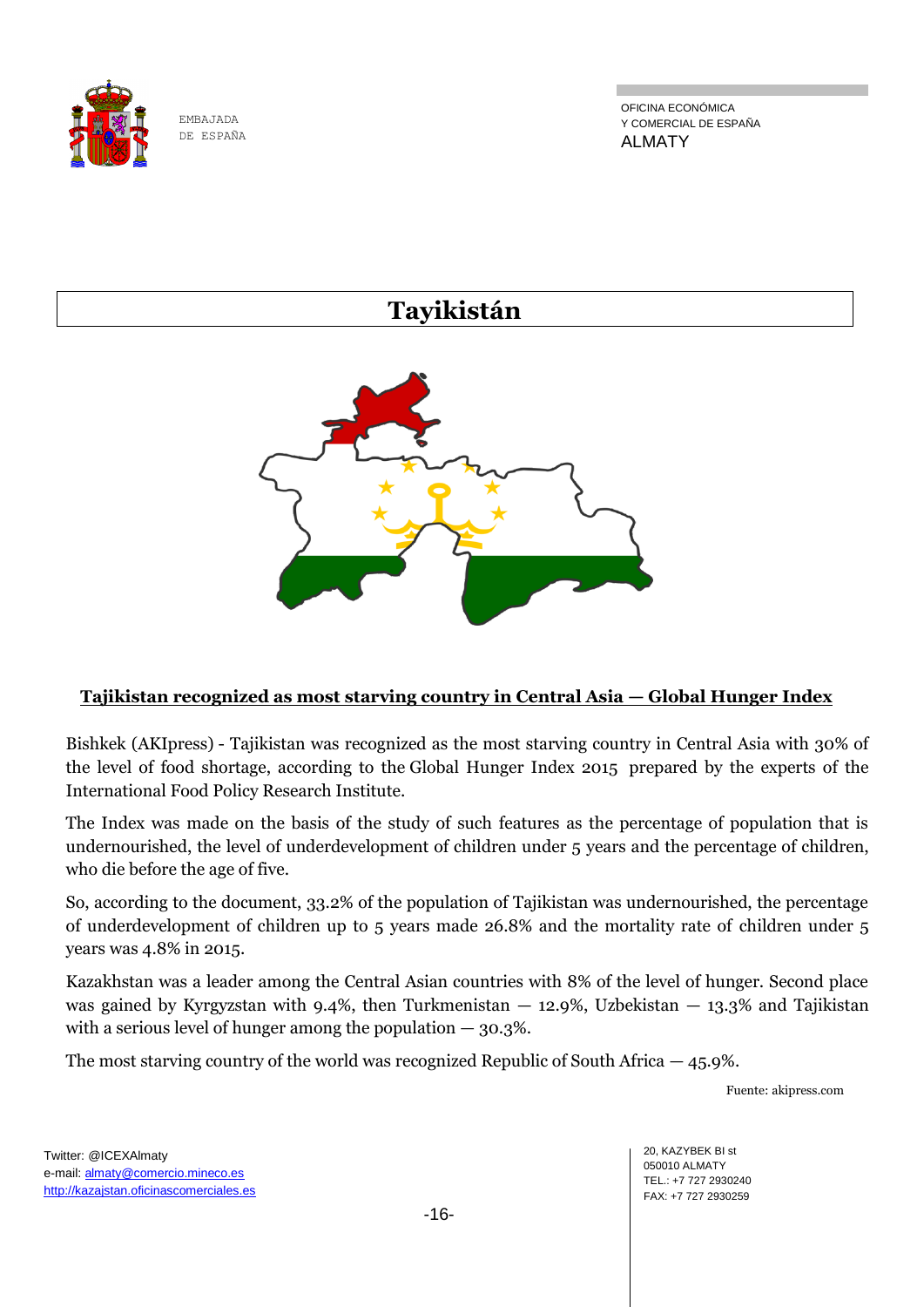

#### **Rahmon calls on Tajik entrepreneurs to arrange production of export goods**

DUSHANBE, Asia-Plus – Tajik President Emomali Rahmon has called on domestic entrepreneurs to arrange production of export goods.

His call came during an address to a joint meeting of both houses of the parliament in Dushanbe on January 20.

Rahmon, in particular, noted that local banks last year provided a total of 16 billion somoni in loans. Of them, 4 billion somoni were reportedly provided in preferential loans.

According to him, the number of customers of local banks last year increased by 15 percent.

"In 2015, we set up a special entrepreneurship support fund," the president said, noting that the budget last year provided 95 million somoni for setting up the fund. "This year, this amount will increase to 125 million somoni," Rahmon stated.

The president ordered heads of relevant ministries and agencies to take adequate measures to support the national currency of Tajikistan.

63 projects are expected to be implemented in different sectors this year and 19 billion somoni, including 7.5 billion somoni of foreign investments, will go to support implementation of these projects, Rahmon added.

Fuente: asiaplus.tj

## **Tajikistan's GDP in 2015 totals about \$7.87 billion – PM**

Bishkek (AKIpress) - The growth of GDP in Tajikistan made 6%, which is 48.4 billion somonis (about \$7.87) in 2015, said Prime Minister of the country Kokhir Rasulzoda at the enlarged session of the Tajik government on January 21, the press service of the President reported.

450 million somonis have been allocated to support the state budget during this period.

The enlarged session of the government is chaired by President Emomali Rahmon. The session will focus on socio-economic development of the country in 2015 and the tasks for 2016.

Issues concerning the reduction of impact of external factors on the economy of Tajikistan and increase of industrial production and export potential will be the main areas of discussion.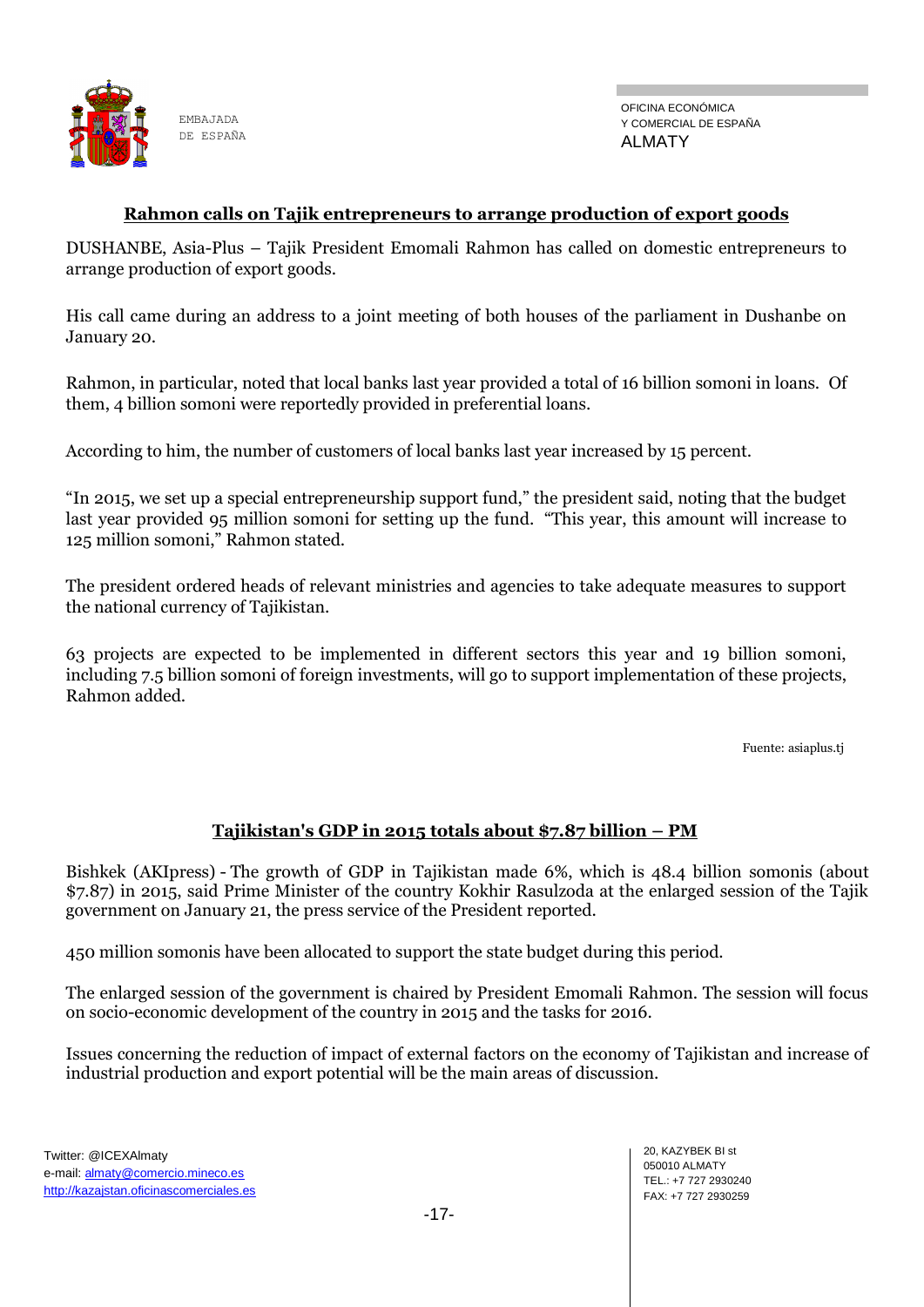

OFICINA ECONÓMICA Y COMERCIAL DE ESPAÑA ALMATY

The government members will also consider creation of new jobs and execution of budget indicators.

The government session is underway, added the press service.

Fuente: akipress.com

# **ADB Ready to Support Deeper Economic Reforms in Tajikistan**

The FINANCIAL -- Sean O'Sullivan, Director General of the Asian Development Bank (ADB)'s Central and West Asia Department, concluded yesterday a two-day visit to Tajikistan, during which he met with Prime Minister Kokhir Rasulzoda and other senior government officials to discuss the country's development priorities and current economic situation, ADB's assistance program, and reaffirm ADB's continued support for national development.

"ADB recognizes the current difficulties faced by Tajikistan and is doing is best to help the country overcome them," Mr. O'Sullivan said. "There is an urgent need for deepening reforms to improve Tajikistan's economic efficiency, diversification, and competitiveness, and ADB stands ready to support such reforms."

Mr. O'Sullivan is responsible for ADB operations in Afghanistan, Armenia, Azerbaijan, Georgia, Kazakhstan, Kyrgyz Republic, Pakistan, Tajikistan, Turkmenistan, and Uzbekistan.

ADB's current partnership strategy with Tajikistan focuses on improved connectivity, energy security, and private sector development. In 2015, ADB approved two projects worth a total \$92 million for Tajikistan, including \$60 million budget support for the first phase of the investment climate reforms program and \$32 million to modernize technical and vocational education and training system in the country. ADB assistance for 2016 is expected to be \$70 million in support for rehabilitating the Dushanbe-Kurgan-Tyube road, and improved water resource management, according to ADB.

Tajikistan joined ADB in 1998, and to date ADB has approved around \$1.4 billion in concessional loans, grants, and technical assistance to the country. The ADB-Tajikistan partnership has promoted social development, upgraded and built new infrastructure, expanded agricultural production, developed the microfinance market, and encouraged regional cooperation and trade.

ADB, based in Manila, dedicates itself to reducing poverty in Asia and the Pacific through inclusive economic growth, environmentally sustainable growth, and regional integration. Established in 1966, it is owned by 67 members – 48 from the Asia-Pacific region.

Fuente: finchannel.com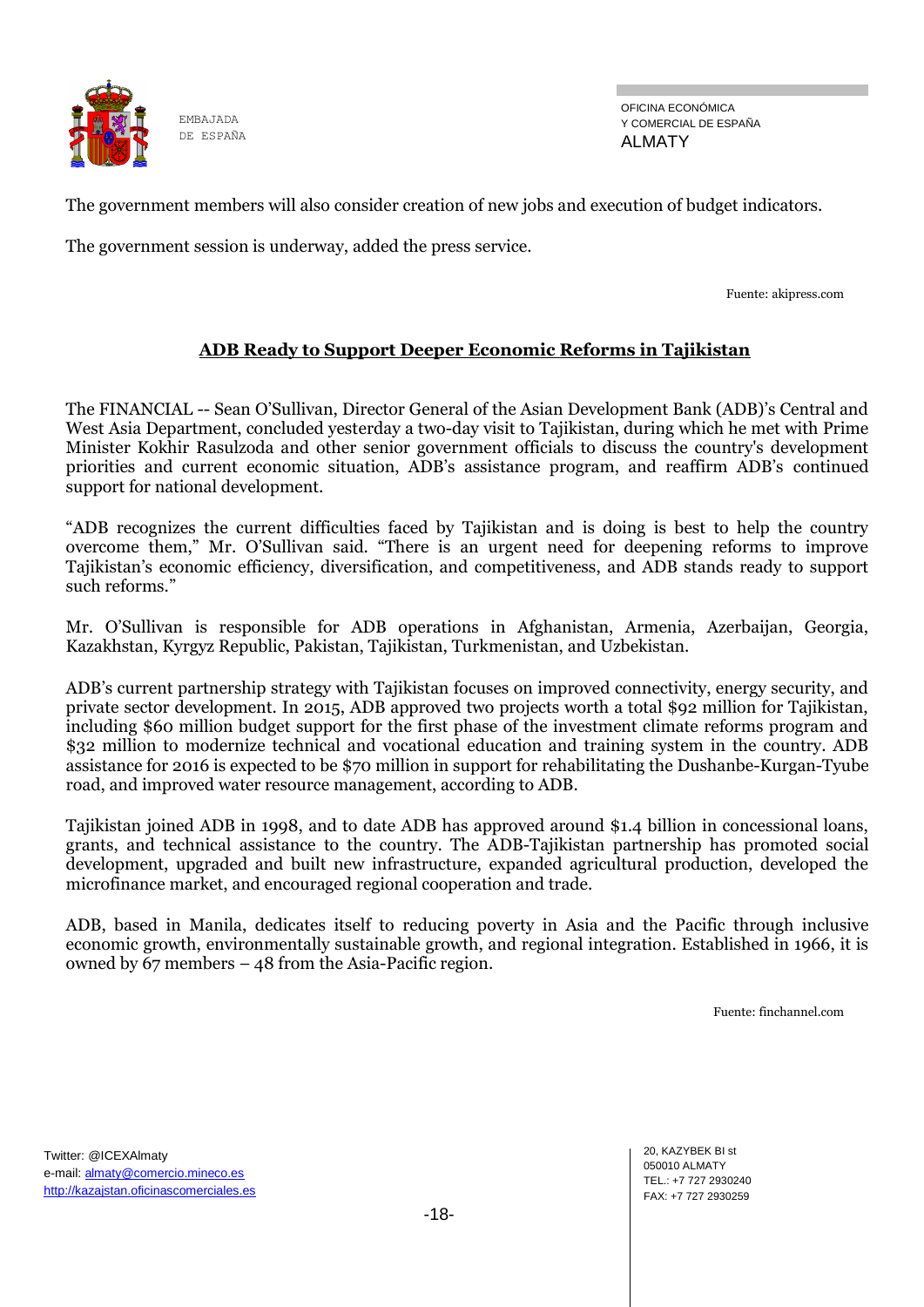

#### **ADB expected to reduce support for Tajikistan's energy and transport sectors**

DUSHANBE, Asia-Plus – The Asian Development Bank (ADB) Board of Directors is expected to approve ADB's new five-year country partnership strategy (CPS) for Tajikistan during the first quarter of this year, a source at the ADB Tajikistan Resident Mission (TJRM) told Asia-Plus in an interview.

According to the source, the CPS for 2016-2020 is intended to support the government's long-term national-development strategy for 2016-2030. It is expected to focus on the creation of jobs through increased private investment, economic diversification, and competitiveness, raising industry's contribution to economic growth.

"No global changes will be made to the structure of the next CPS," said the source. "There will be little changes."

80 percent of resources of the current strategy have reportedly gone to support enhancement of the transport and energy sectors. "In the next CSP, this figure will be reduced to some 60 percent and the released resources will go to support creation of new jobs, development of vocational and technical education, economic diversification, etc," the source added.

We will recall that ADB's updated 2016 to 2018 country program for Tajikistan was presented in Dushanbe last month. The ADB's Tajikistan country operations business plan (COBP) for 2016–2018 reportedly has an indicative investment level of over \$240 million, which is earmarked for projects ADB wishes to support.

The indicative investment pipeline includes projects to rehabilitate the Dushanbe – Qurghon Teppa road, to improve food security, and to support water resource management. The COBP also includes projects to help develop the energy sector and to reform the investment climate.

ADB assistance for 2016 is expected to be \$70 million, followed by projected investments of \$85 million and \$86 million in 2017 and 2018, respectively. However, final amounts will depend on the country's performance and availability of ADB funds. The decision on the share of loans and grants in the total assistance package will be based on Tajikistan's debt distress classification jointly prepared by the IMF and World Bank, and in accordance with ADB's grant framework.

Tajikistan joined ADB in 1998. To date, ADB has approved total assistance of around \$1.4 billion in concessional loans, grants, and technical assistance to the country. The ADB-Tajikistan partnership has promoted social development, upgraded and built new infrastructure, expanded agricultural production, developed the microfinance market, and encouraged regional cooperation and trade under the CAREC Program.